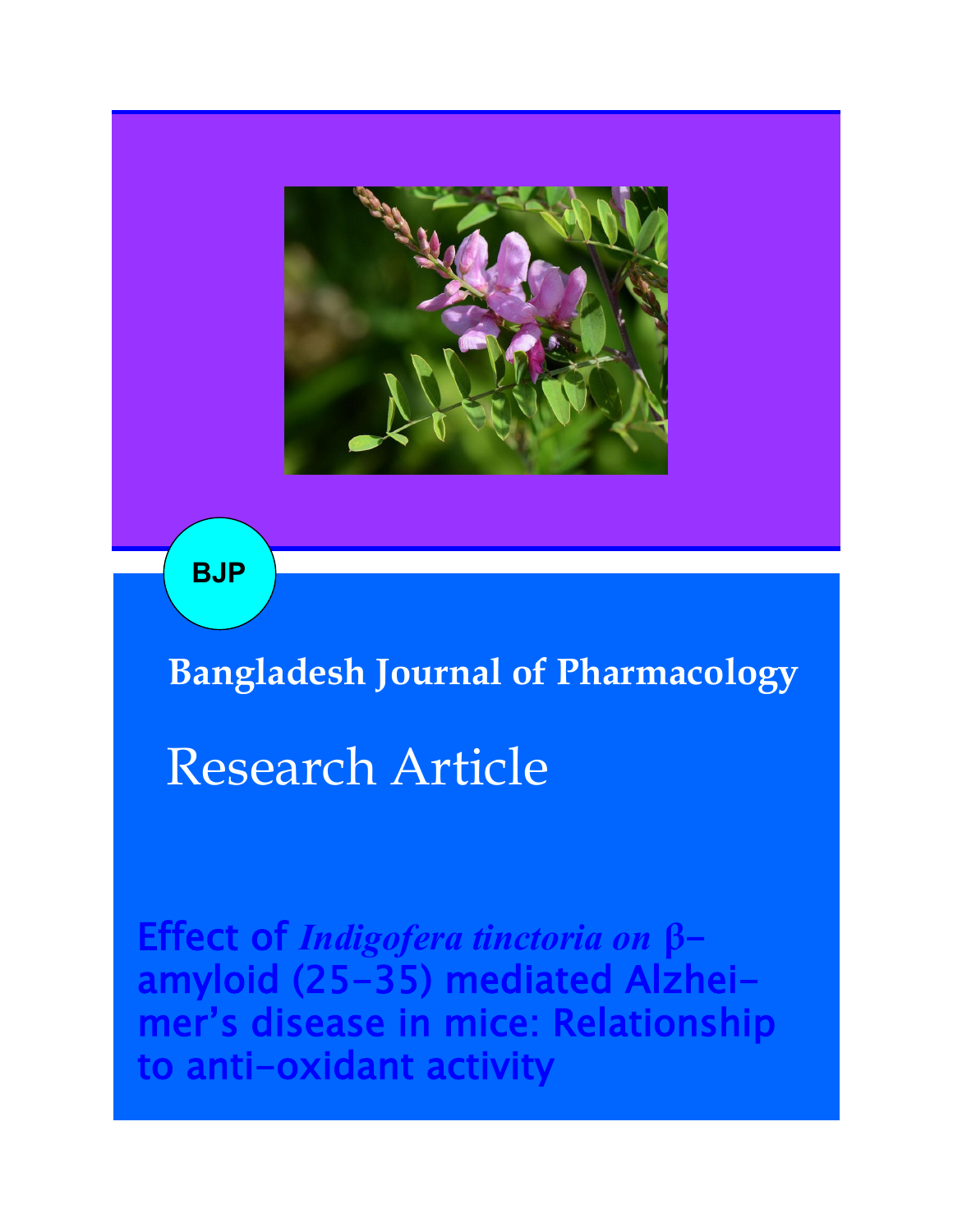A Journal of the Bangladesh Pharmacological Society (BDPS) **Bangladesh J Pharmacol 2010; 5: 51-56**

Journal homepage: www.banglajol.info Abstracted/indexed in Academic Search Complete, Agroforestry Abstracts, Asia Journals Online, Bangladesh Journals Online, Biological Abstracts, BIO-SIS Previews, CAB Abstracts, Current Abstracts, Directory of Open Access Journals, EMBASE/Excerpta Medica, Google Scholar, HINARI (WHO), Interna-<br>tional Pharmaceutical Abstracts, Open J-gate, Science Citation Index Expande

**ISSN**: 1991-0088

### Effect of *Indigofera tinctoria on* **β**-amyloid (25-35) mediated Alzheimer's disease in mice: Relationship to anti-oxidant activity

#### **G. Balamurugan and P. Muralidharan**

*Department of Pharmacology and Toxicology, C. L. Baid Metha College of Pharmacy, Old Mahabalipuram Road, Jyothi Nagar, Thoraipakkam, Chennai 600 097, Tamil Nadu, India.*

| <b>Article Info</b><br>Received:<br>23 July 2010<br>30 July 2010<br>Accepted:<br><b>Available Online:</b>                                                                                      | <b>Abstract</b><br>The oxidative stress reducing effect of methanol extract of <i>Indigofera tinctoria</i><br>leaves (250 and 500 mg/kg) was investigated on $\beta$ -amyloid (25-35) peptide-                                                                                                                                                                                                                                                                                   |
|------------------------------------------------------------------------------------------------------------------------------------------------------------------------------------------------|----------------------------------------------------------------------------------------------------------------------------------------------------------------------------------------------------------------------------------------------------------------------------------------------------------------------------------------------------------------------------------------------------------------------------------------------------------------------------------|
| 29 August 2010<br>DOI: 10.3329/bjp.v5i1.5644<br>Cite this article:<br>Balamurugan G, Muralidharan P.                                                                                           | induced Alzheimer's disease in mice. All the anti-oxidant enzymes<br>(superoxide dismutase, catalase, glutathione peroxide and glutathione<br>reductase) in brain were reduced significantly ( $p<0.001$ ) in the $\beta$ -amyloid<br>peptide injected group, whereas lipid peroxidation was increased<br>significantly ( $p$ <0.001). The reduced enzyme level were restored significantly<br>$(p<0.01; p<0.001)$ by the administration of extract at the tested dose levels. A |
| Effect of Indigofera tinctoria on $\beta$ -<br>amyloid (25-35) mediated Alzhei-<br>mer's disease in mice: Relationship to<br>anti-oxidant activity. Bangladesh J<br>Pharmacol. 2010; 5: 51-57. | significant ( $p$ <0.001) reduction in lipid peroxidation was observed in the<br>groups of animals administered with extract. Histopathological sections of the<br>hippocampal region showed the extent of neuronal loss and its restoration<br>upon administration of extract. Treatment with extract at the tested doses<br>moderately prevented the neuronal loss.                                                                                                            |

#### **Introduction**

Oxidative stress has been implicated as a major cause of neurotoxicity in a number of neurodegenerative disorders including Alzheimer's disease. Oxidative damage in Alzheimer's disease may be a direct result of amyloid beta (AP). Markers of oxidative DNA damage, including mitochondrial DNA damage, have been localized to amyloid plaque affected areas in the Alzheimer's disease brain (Mecocci et al., 1994); the generation of lipid peroxidation products and the lipo peroxidation of membranes is also noted in amyloid plaques (Matsuoka et al., 2001).

The mechanism of AP mediated oxidative stress may be direct or indirect, functionality of mitochondrial electron transport chain (ETC) is particularly susceptible to inhibition by AP, which is a major source of reactive oxygen species (ROS) within the cell and may therefore represent an indirect source of oxidative stress. Alternatively, AP can cause neurotoxicity by direct production of ROS (Behl et al., 1992), the mechanism which is directly related to biometal dyshomeostasis as evident in the brain of Alzheimer's disease (Lovell et al., 1998). Cell culture studies have provided further support for AP-ROS production as a potential mechanism for AP mediated neurodegeneration (Huang et al., 1999). The constant assault of oxidative stress during the aging process contributes towards neurodegeneration in Alzheimer's disease (Bush, 2003).

*Indigofera tinctoria* Linn (Fabaceae) is an evergreen shrub native to entire India, especially in Southern India (Santapav and Henry, 1994). The entire plant is a stimulant, alternative and purgative. It is used in the treatment of liver and spleen enlargements. Root of the plant is used to cure hepatitis and urinary complications. The dried whole plant is used in phobia, delusion and disturbed mental states (Khare, 2007;



This work is licensed under a Creative Commons Attribution 4.0 License. You are free to copy, distribute and perform the work. You must attribute the work in the manner specified by the author or licensor.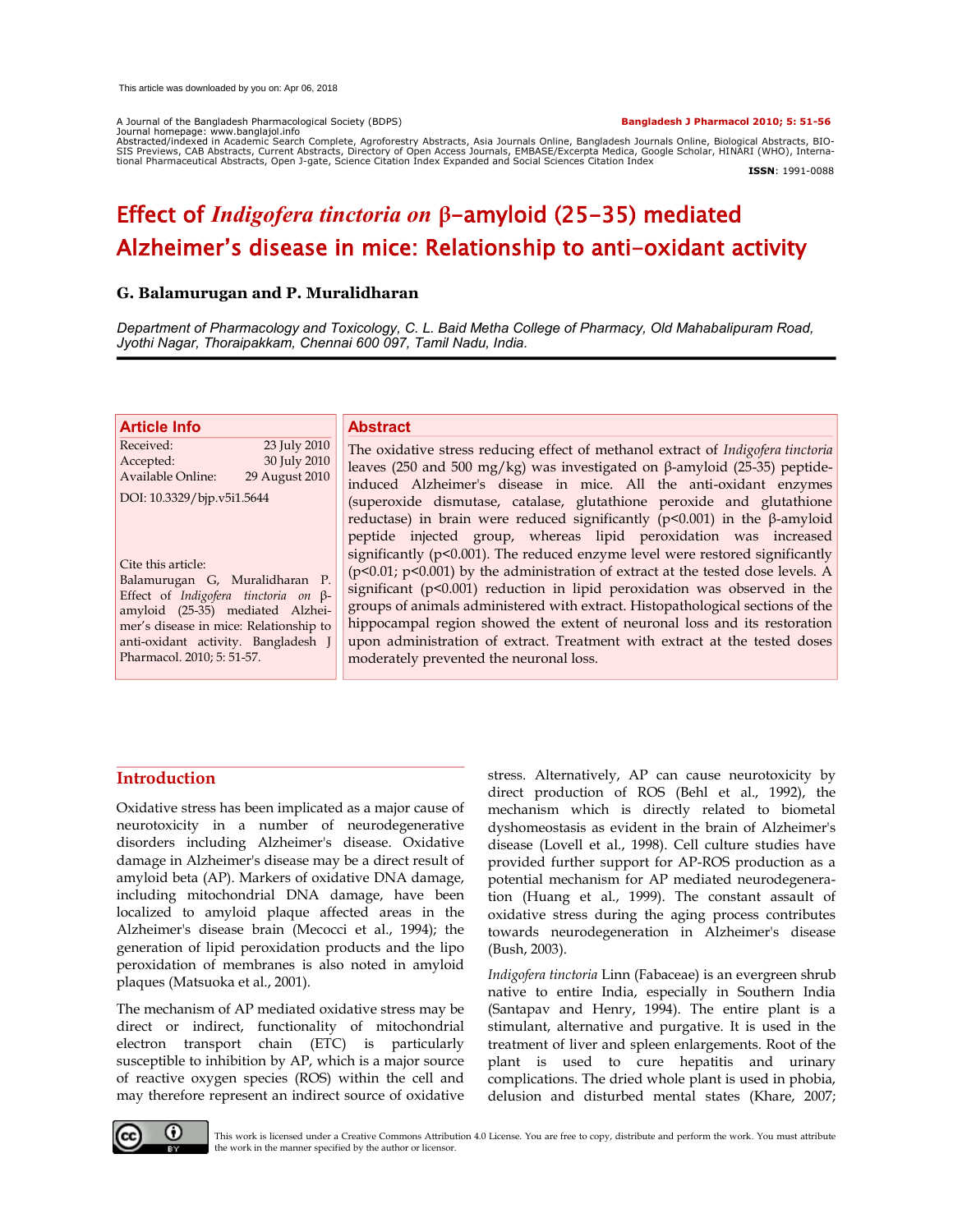Asolkar et al., 1992; Ambasta, 1994; Chopra et al., 1996).

The leaf extract of the plant is reported to possess hepatoprotective effect (Singh et al., 2001; Singh et al., 2006; Sreepriya et al., 2001), strong hypolipidemic activity (Puri et al., 2007; Narender et al., 2006), anticancer activity and anticonvulsant activity (SaravanaKumar et al., 2009). Phytochemical investigations on the plant revealed the presence of Indican (a glucoside), Indigo, and Indicine, flavanoids such as apigenin, kaempferol, luteolin and quercetin maximum in the leaves and minimum in the roots (Rastogi and Mehrotra, 1995; Khare, 2007; Chatterjee and Prakashi, 1992). The leaves contain a number of useful phytoconstituents but not evaluated for its antioxidative properties in neurodegenerative disorders. Hence, the work was carried out to explore the antioxidative effect of methanol extract of *I. tinctoria* leaves against β-amyloid mediated Alzheimer's disease in mice model.

#### **Materials and Methods**

#### *Plant material and extraction*

*I. tinctoria* leaves was collected from Thirunelveli, Tamil Nadu and was identified and authenticated from Botanical Survey of India, Southern circle, Tamil Nadu. A voucher specimen was deposited at BSI (Voucher No: BSI/ SC/5/23/09-10 Tech-1101). Extract of *I. tinctoria* was obtained by macerating dried, powdered leaves with methanol for 72 hours. The filtrate was reduced to a molten mass by evaporating in vacuum. For experimental study doses of 250 and 500 mg/kg of extract dissolved in distilled water was used.

#### *Experimental animals*

Male Swiss albino mice (20-25 g) were procured from the animal house. The animals were kept at  $25 \pm 2$ °C in polypropylene cages under standard laboratory conditions. They had free access to pellet diet (Amruth feeds, India) and water *ad libitum.* The study was approved by the Institutional Animal Ethical Committee.

#### *Chemicals*

Amyloid 3-protein Fragment 25-35 was obtained from Sigma-Aldrich, St. Louis, MO, USA. All other chemicals and reagents used in the study were from S. D. Fine Chemicals (Mumbai, India).

#### *Treatment protocol*

The animals were randomly divided into four groups of 10 animals each. Group I received distilled water 1 mL/ kg; Group II, the Alzheimer group, received β-amyloid; Group III, treatment group, received β-amyloid and extract (250 mg/kg); Group IV, treatment group, received β-amyloid and extract (500 mg/kg). The extracts were administered to all the animals by oral gavage

once a day for 21 days prior to β-amyloid injection and continued for 7 more days.

#### *ICV injection of ft-amyloid (25-35) peptide*

Alzheimer disease was induced by intracerebroventricular injection of aged preparation of β-amyloid (25-35) peptide (prepared in normal saline and incubated for 4 days at 37°C) to Groups II, III and IV on day 21 after pretreatment with the extract and the drug treatment was continued for another 7 days. Control healthy animals were injected with normal saline by intracerebroventricular injection route. The administration of A3 25-35 was performed by identifying the bregma point in the skull, each mouse was injected at bregma with a 50 pL Hamilton micro syringe fitted with a 26-gauge needle that was inserted to a depth of 2.4 mm. In brief, the needle was inserted unilaterally 1 mm to the right of the middle point equidistant from each eye slightly angled towards 45° perpendicular to the plane of the skull. Mice exhibited normal behavior with in 1 min after injection and the injection volume was 10 pL/animal (Muralidharan et al., 2010).

#### *Estimation of brain anti-oxidant status*

All the animals were sacrificed by cervical dislocation on day 29 post treatment and brains were dissected out. The brains were washed with ice-cold normal saline for biochemical assay. The tissues were homogenized in Tris HCl and then centrifuged for 10 min at 10,000 x g at  $4^{\circ}$ C.

Anti-oxidant enzymes were estimated to detect the level of neuroprotection offered by methanol extract by enhancing their concentrations. The enzymes were estimated calorimetrically by employing standard procedures for superoxide dismutase (SOD) (Marklund and Marklund, 1974), Catalase (CAT) (Aebi, 1974), glutathione peroxidase (GSHx) (Lawrence and Burk, 1976), glutathione reductase (GSHr) (Dobler and Anderson, 1981) and Lipid peroxidation (LPO) (Ohkawa et al., 1979).

#### *Histopathology*

The mice from each group were anesthetized by intraperitoneal injection of thiopentone sodium. The brain was carefully removed without any injury after opening the skull. The collected brain was washed with ice cold normal saline and fixed in 10% formal saline (10 mL of formaldehyde in 90 mL of physiological saline). Paraffin embedded sections were taken 100 pm thickness and processed in alcohol-xylene series and stained with haematoxylin-eosin dye. The sections were examined microscopically for histopathological changes in the hippocampal zone.

#### *Statistical analysis*

Statistical analysis was carried out using GraphPad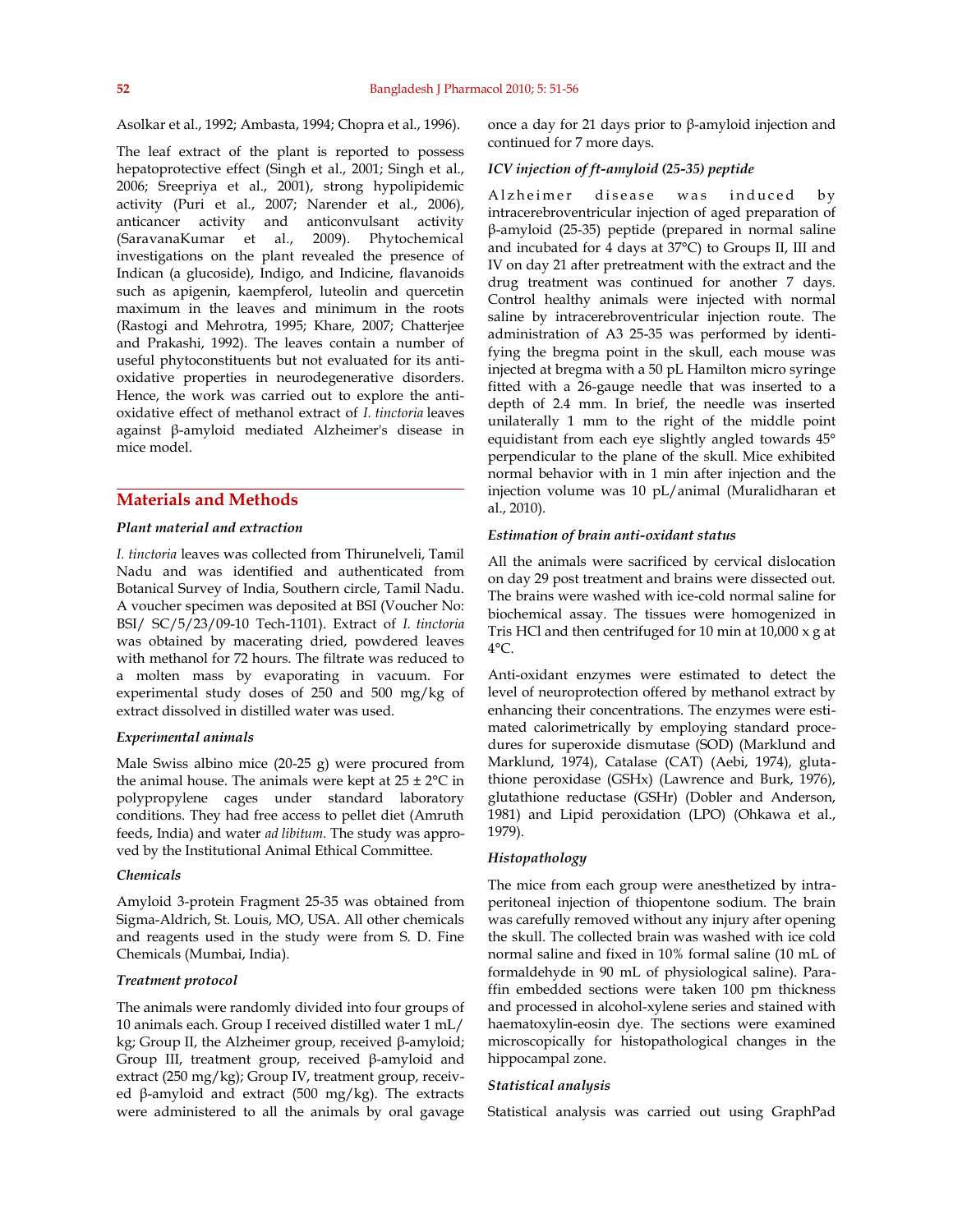Prism version 5.0. Groups of data were compared with one-way ANOVA followed by Dunnett's t-test. Values were considered statistically significant when p< 0.05.

#### **Results**

There was a significant reduction in the SOD level of the Alzheimer group animals when compared with the control (p<0.001; Table I). Treatment with methanol extract (250 and 500 mg/kg) increased the SOD levels significantly in comparison with Alzheimer group (p<0.01 and p<0.001, respectively). The level of catalase in Alzhei-mer group was reduced significantly (p<0.001) in comparison with control. Treatment groups exhibited a higher level of CAT in comparison with Alzheimer group (p<0.001).

Lipid peroxidation was found to be increased in brain of Alzheimer group significantly (p<0.001) when compared with control. Lipid peroxidation was reduced in treatment groups significantly (p<0.001). There was a significant reduction in the GSHx level in the Alzheimer group. Treatment with methanol extract increased the GSHx levels significantly in comparison with Alzheimer group (p<0.01 and p<0.001 respectively). The GSHr level in the Group II animals were reduced significantly when compared with the Group I animals  $(p<0.001)$ . Treatment with methanol extract increased the GSHr level.

There was a noticed increase in neuronal degeneration and decrease in the number of neuronal cells in hippocampal region in β-amyloid (25-35) induced group with respect to group I animals. Whereas, treat-ment with methanol extract exhibited decreased degeneration and improved neuronal configuration than Alzheimer group (Figure 1).

#### **Discussion**

The present study was carried out to investigate the

anti-oxidative effects of methanolic extract of *I. tinctoria*  on Ap (25-35) induced neurotoxicity. In our study, there was a significant increase in the MDA content in the TBARS assay in animals treated with Ap indicating increased lipid peroxidation. The LPO reaction is initiated by ROS, e.g. the highly reactive hydroxyl radical. LPO can be especially deleterious because one free radical is able to damage several polyunsaturated fatty acid (PUFA) molecules. Oxidized PUFAs are further degraded to toxic end products including MDA, HNE, acrolein etc, which in part have been shown to evolve neurotoxic action (Neely et al., 1999; Picklo and Montine, 2001). Because of the high concentration of easily oxidizable lipids combined with high oxygen consumption, the brain is particularly vulnerable to oxidative stress and lipid peroxidation. Due to their restricted regeneration capacity, nerve cells require highly efficient protection mechanisms. Chain-braking anti-oxidants, such as the lipophilic anti-oxidants vitamin E are capable of aborting the LPO chain reaction, supported by co-anti-oxidants like vitamin C of ubiquinol (Stocker, 1994).

In our study, administration of Ap decreased the activity of SOD in brain which could result from inactivation of SOD by H2O2. This result suggested a compensatory response to oxidative stress due to an increase in endogenous H2O2 production. Thus the elevated level of SOD in methanol extract treatment group predicts that *I. tinctoria* may contain free radical scavenging activity, which could exert a beneficial action against the pathological alteration caused by the presence of O2- and OH (Thatcher et al., 2005).

Glutathione (GSH) is the major non-protein thiol antioxidant in mammalian cells and is considered the main intracellular redox buffer. One of the most important GSH-dependent detoxifying processes involves glutathione peroxidase (GSHx), which plays a central role in the removal of hydrogen and organic peroxides and leads to the formation of oxidized glutathione but is reduced back to its thiol form (GSH) by the ancillary

| <b>Table I</b>                                                                                                                                                                                                                              |                 |                   |                               |                    |  |
|---------------------------------------------------------------------------------------------------------------------------------------------------------------------------------------------------------------------------------------------|-----------------|-------------------|-------------------------------|--------------------|--|
| Effect of methanol extract of <i>Indigofera tinctoria</i> on anti-oxidant enzymes                                                                                                                                                           |                 |                   |                               |                    |  |
| Parameters                                                                                                                                                                                                                                  | Group           |                   |                               |                    |  |
|                                                                                                                                                                                                                                             |                 | $\mathbf{H}$      | III                           | IV                 |  |
| Lipid peroxidase (nmol MDA/mg protein)                                                                                                                                                                                                      | $2.3 \pm 0.1$   | $3.9 \pm 0.2$ ac  | $2.9 \pm 0.1$ bc              | $2.3 \pm 0.1$ bc   |  |
| Superoxide dismutase (Units/min/mg protein)                                                                                                                                                                                                 | $7.3 \pm 0.6$   | $3.0 \pm 0.7a$ c  | $6.3 \pm 0.6$ b <sup>b</sup>  | $7.1 \pm 0.6$ bc   |  |
| Catalase (nmol H <sub>2</sub> O <sub>2</sub> decomposed/min/min protein)                                                                                                                                                                    | $60.2 \pm 0.6$  | $40.0 \pm 0.4$ ac | $48.1 \pm 0.5$ bc             | $59.6 \pm 0.5$ bc  |  |
| GSHx (nmol GSH oxidized/mg protein)                                                                                                                                                                                                         | $113.0 \pm 4.7$ | $69.1 \pm 4.9a$ c | $94.9 \pm 4.5$ b <sup>b</sup> | $103.8 \pm 4.7$ bc |  |
| GSHr (NADPH oxidized/min/mg protein)                                                                                                                                                                                                        | $7.9 \pm 1.0$   | $2.3 \pm 0.5$ ac  | $6.7 \pm 0.5$ bb              | $7.6 \pm 0.8$ bb   |  |
| GSHx, Glutathione peroxidase; GSHr, Glutathione reductase; Each value is mean ± SEM, n=10; aGroup I Vs group II; bGroup II Vs group III and<br>IV; $a_p < 0.05$ , $b_p < 0.01$ , $c_p < 0.001$ (One-way ANOVA followed by Dunnett's t-test) |                 |                   |                               |                    |  |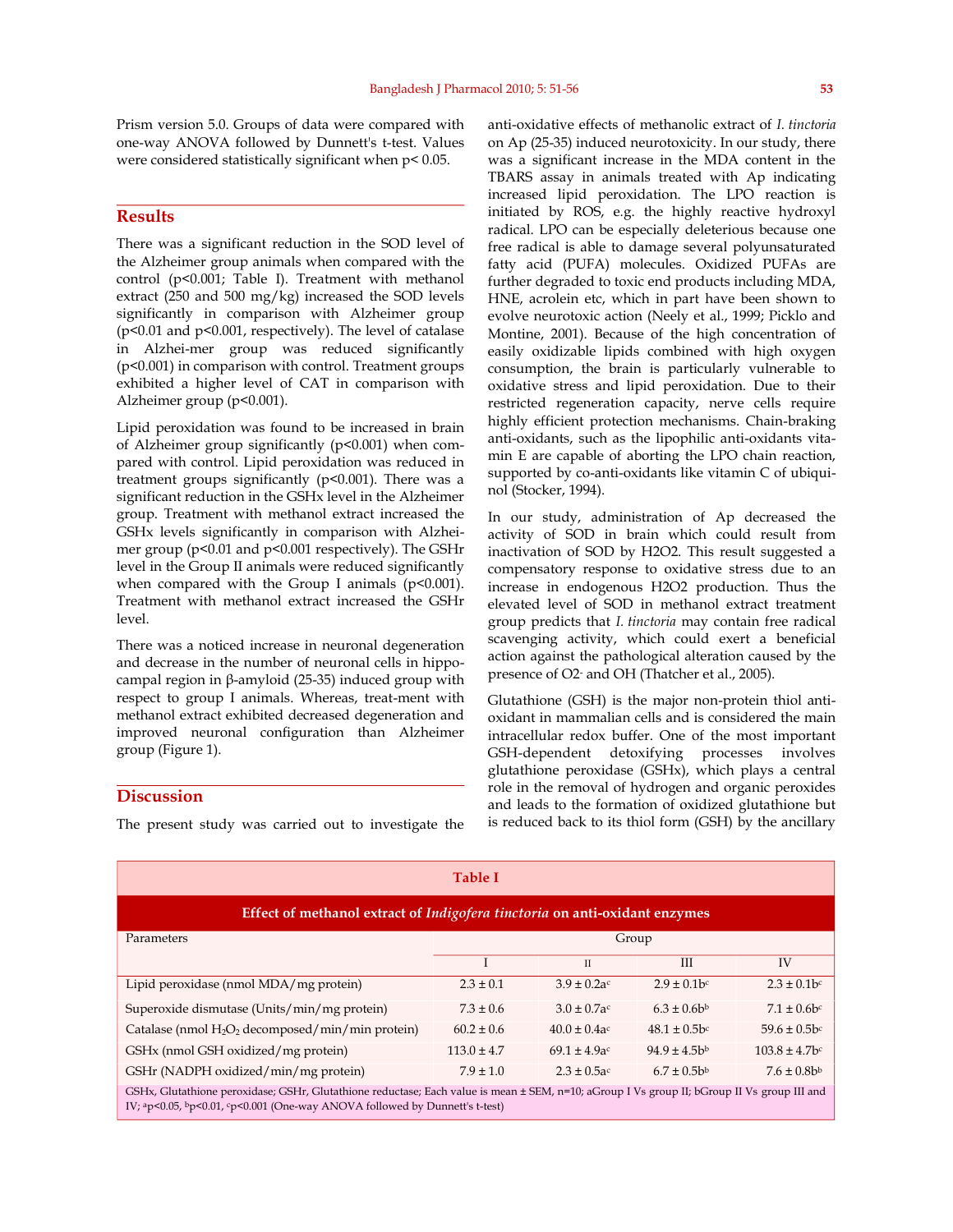

Figure 1: Photomicrographs of brain hippocampal sections stained with haemotoxylin and eosin (x100). (A) Normal group showing normal neuronal cells, (B) neuronal cell loss due to β-amyloid, (C) and (D): prevention of neuronal loss by methanol extract (250 and 500 mg/kg

enzyme glutathione reductase (GSHr), leading to the consumption of NADPH, which is mainly produced in the pentose phosphate pathway. GSH also takes part in xenobiotic conjugation with the assistance of several glutathione S-transferase isoenzymes. GSH conjugates or its oxidized form can be eliminated from the cell by the family of ATP–dependent transporter pump. The inhibition of GSH synthesis leads to an increase in Ap induced cell death and intracellular Ap accumulation (Hayes et al., 2005).

Many clinical studies have reported strong evidences that memory impairment produced in rodents are associated with altered levels of GSH in the brain and with the activities of anti-oxidant enzymes (El-Sherbiney et al., 2003). Elevation of brain oxidative status of amnesic mice resembled the clinical pathology observed in Alzheimer's disease patients (Palmer, 1999). In this experiment condition, the treatment of p amyloid resulted in a significant decrease of glutathione reductase, glutathione peroxidase and SOD activities. The administration of methanol extract significantly preserved the activity of glutathione reductase and glutathione peroxidase in the hippocampus to a similar level observed in normal control mice. The restoration of activities of glutathione reductase and glutathione peroxidase by methanol extract might promote scaven-

ging of free radicals using recycled GSH from GSSG (Jeong et al., 2009).

The SOD and GSHx constitute a mutually supportive team of defense against reactive oxygen species. SOD is a metallo protein and is the first enzyme involved in the anti-oxidant defense by lowering the steady-state level of O2- (Balamurugan and Muthusamy, 2008). The most remarkable effect of methanol extract is the increased activity of SOD in brain. Treatment with methanol extract preserved the reduced SOD activity to that of normal control. Although there are conflicting reports associated with the SOD activities in Alzheimer's disease, most recently, SOD mimetic have come to the forefront of anti-oxidative therapeutics of neurodegenerative diseases (Pong, 2003).

It has also been suggested that anti-oxidant might contribute to the prevention of Alzheimer's disease. Anti-oxidant such as beta-carotene and vitamins C, E and A may protect cells from the type of damage that leads to aging in the brain and tissues. Both vitamin C and E are anti-oxidant, which are likely to reduce oxidative stress and injury in the central nervous system; this may reduce the Ap plaque deposition in the neuronal cells (Zandi, 2004).

It appeared from the results of the study that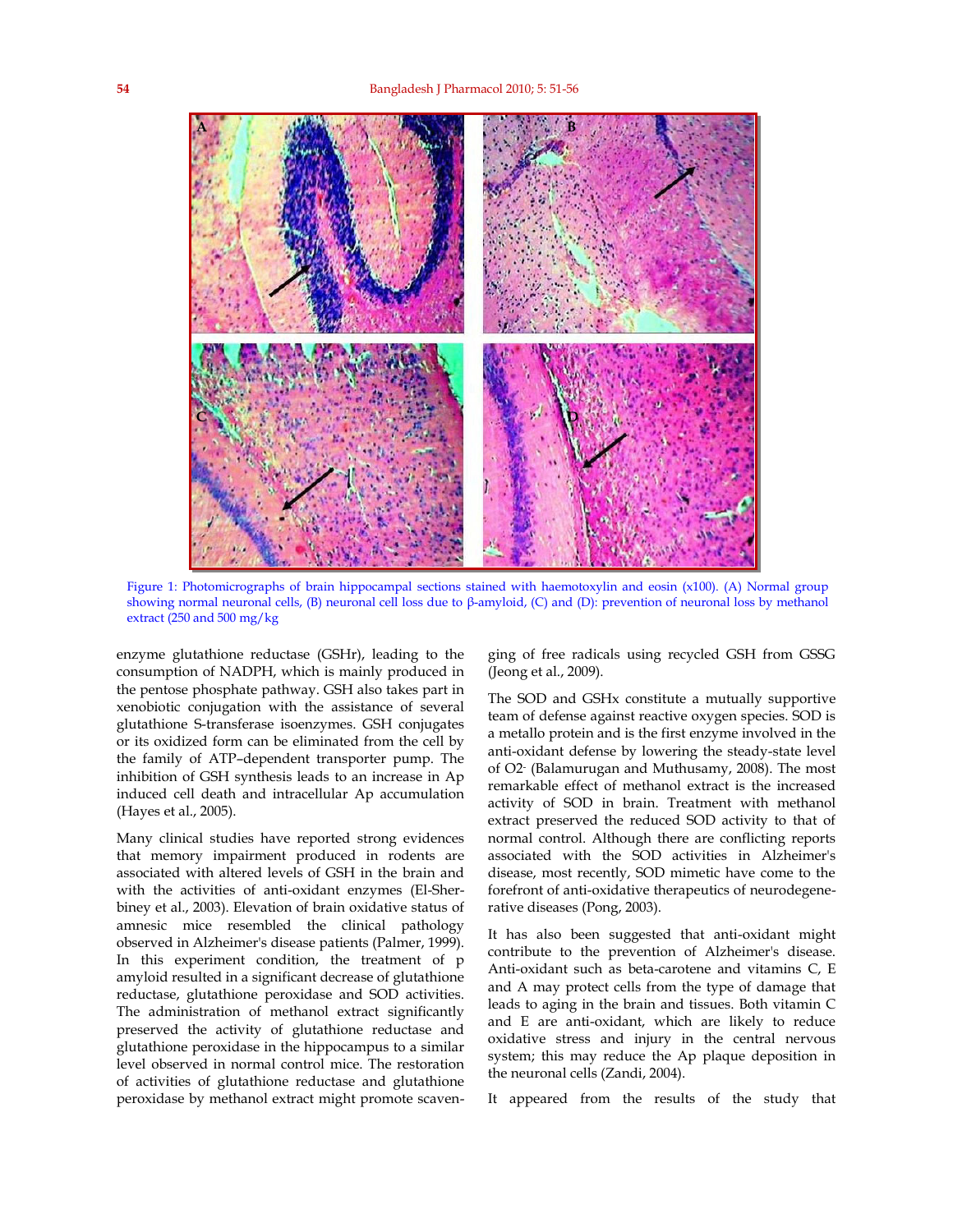administration of aged peptide produced significant neuronal loss in the hippocampal region due to oxidative stress. It remains possible that the amnesic action of β-amyloid (25-35) is related to marked neurotoxic effects ant to more subtle inflammatory changes (Rush et al., 1992). The reduction in the neuronal cell loss as evident from the histology of the treatment group is a possible approach for the reduction of oxidative stress in the preventive and or curative potential of *I. tinctoria.*

#### **Conclusion**

The potential of *I. tinctoria* leaves as an anti-oxidant agent in Alzheimer's type of neurodegenerative disorder is shown.

#### **References**

- Aebi H. Catalase. In: Methods in enzymatic analysis. Bergmeyer HU (ed). New York, Academic Press, 1974, pp 674-84.
- Ambasta SP. *Indigofera tinctoria.* In: The useful plants of India. New Delhi, Publication Information Directorate, 1994, p 289.
- Asolkar, LV, Kakkar KK, Chakre OJ. *Indigofera tinctoria.* In: Second supplement to glossary of Indian medicinal plants with active principles. New Delhi, Publication Information Directorate, 1992, p 368.
- Balamurugan G, Muthusamy P. Observation of the hepatoprotective and anti-oxidant activities of *Trianthema decandra* Linn roots on carbon tetrachloride treated rats. Bangladesh J Pharmacol. 2008; 3: 83-89.
- Behl C, Davis J, Cole GM, Schubert D. Vitamin E protects nerve cells from amyloid beta protein toxicity. Biochem Biophys Res Commun. 1992; 186: 944-50.
- Bush AI. The metallobiology of Alzheimer's disease. Trends Neurosci. 2003; 26: 207-14.
- Chatterjee A, Prakashi SC. *Indigofera tinctoria*. In: The treatise of Indian medicinal plants. Part I (A-K). New Delhi, Publication Information Directorate, CSIR, 1992, pp 97-98.
- Chopra RN, Nayar SL, Chopra IC. *Indigofera tinctoria*. In: Glossary of Indian medicinal plants. New Delhi, NISCAIR, 1996, p 141.
- Dobler RE, Anderson BM. Simultaneous inactivation of the catalytic activities of yeast glutathione reductase by N-alkyl melimides. Biochem Biophys Acta. 1981; 659: 70-74.
- El-Sherbiny DA, Khalifa AE, Attia AS, Eldenshary Eel-D. *Hypericum perforatum* extract demonstrates anti-oxidant properties against elevated rat brain oxidative status induced by amnestic dose of scopolamine. Pharmacol Biochem Behav. 2003; 76: 525-33.
- Jeong EJ, Ma CJ, Lee KY, Kim SH, Sung SH, Kim YC. KD-501, a

standardized extract of *Scrophularia buergeriana* has both cognitive enhancing and anti-oxidant activities in mice given scopolamine. J Ethnopharmacol. 2009; 121: 98-105.

- Hayes JD, Flanagan JU, Jowsey IR. Glutathione transferases. Annu Rev Pharmacol Toxicol. 2005; 45: 51-88.
- Huang X, Cuaiungco MP, Atwood CS, Hartshorn MA, Tyndall JD, Hanson GR, Stokes KC, Leopold M, Multhaup G, Goldstein LE, Scarpa RC, Saunders AJ, Lim J, Moir RD, Glabe C, Bowden EF, Masters CL, Fairlie DP, Tanzi RE, Bush AI. Cu (II) potentiation of Alzheimer Ap neurotoxicity. Correlation with cell-free hydrogen peroxide production and metal reduction. J Biol Chem. 1999; 274: 37111-16.
- Khare CP. *Indigofera tinctoria*. In: Indian medicinal plants. New Delhi, Verlag/Heidelberg, Springer, 2007, p 328.
- Lawrence RA, Burk RF. Glutathione peroxidase activity in selenium deficient rat liver. Biochem Biophys Res Commun. 1976; 71: 952-58.
- Lovell MA, Robertson JD, Teesdale WJ, Campbell JL, Markesbery WR. Copper, iron and zinc in Alzheimer's disease senile plaques. J Neurol Sci. 1998; 158: 47-52.
- Marklund S, Marklund G. Involvement of the superoxide anion radical in the auto oxidation of pyrogallol and a convenient assay for superoxide dismutase. Eur J Biochem. 1974; 47: 469-74.
- Matsuoka Y, Picciano M, La Francois J, Duff K. Fibrillar beta amyloid evokes oxidative damage in a transgenic mouse model of Alzheimer's disease. Neuroscience 2001; 104: 609- 13.
- Mecocci P, MacGarvey U, Beal MF. Oxidative damage to mitochondrial DNA is increased in Alzheimer's disease. Ann Neurol. 1994; 36: 747-51.
- Muralidharan P, Kumar VR, Balamurugan G. Protective effect of *Morinda citrifolia* fruits on β-amyloid (25-35) induced cognitive dysfunction in mice: An experimental and biochemical study. Phytother Res. 2010; 24: 252-58. PMid: 19585480
- Narender T, Khaliq T, Puri A, Chander R. Antidyslipidemic activity of furano-flavonoids isolated from *Indigofera tinctoria*. Bio org Med Chem Lett. 2006; 16: 3411-14.
- Neely MD, Sidell KR, Graham DG, Montine TJ. The lipid peroxidation product 4-hydroxynonenal inhibits neurite outgrowth, disrupts neuronal microtubules and modifies cellular tubulin. J Neurochem. 1999; 72: 2323-33.
- Ohkawa H, Ohishi N, Yagi K. Assay for lipid peroxides in animal tissues by thiobarbituric acid reaction. Anal Biochem. 1979; 95: 351-58.
- Palmer AM. The activity of the pentose phosphate pathway is increased in response to oxidative stress in Alzheimer's disease. J Neural Transm. 1999; 106: 317-28.
- Picklo MJ, Montine TJ. Acrolein inhibits respiration in isolated brain mitochondria. Biochim Biophys Acta. 2001; 1535: 145- 52.
- Pong K. Oxidative stress in neurodegenerative diseases: therapeutic implications for superoxide dismutase mimetics.